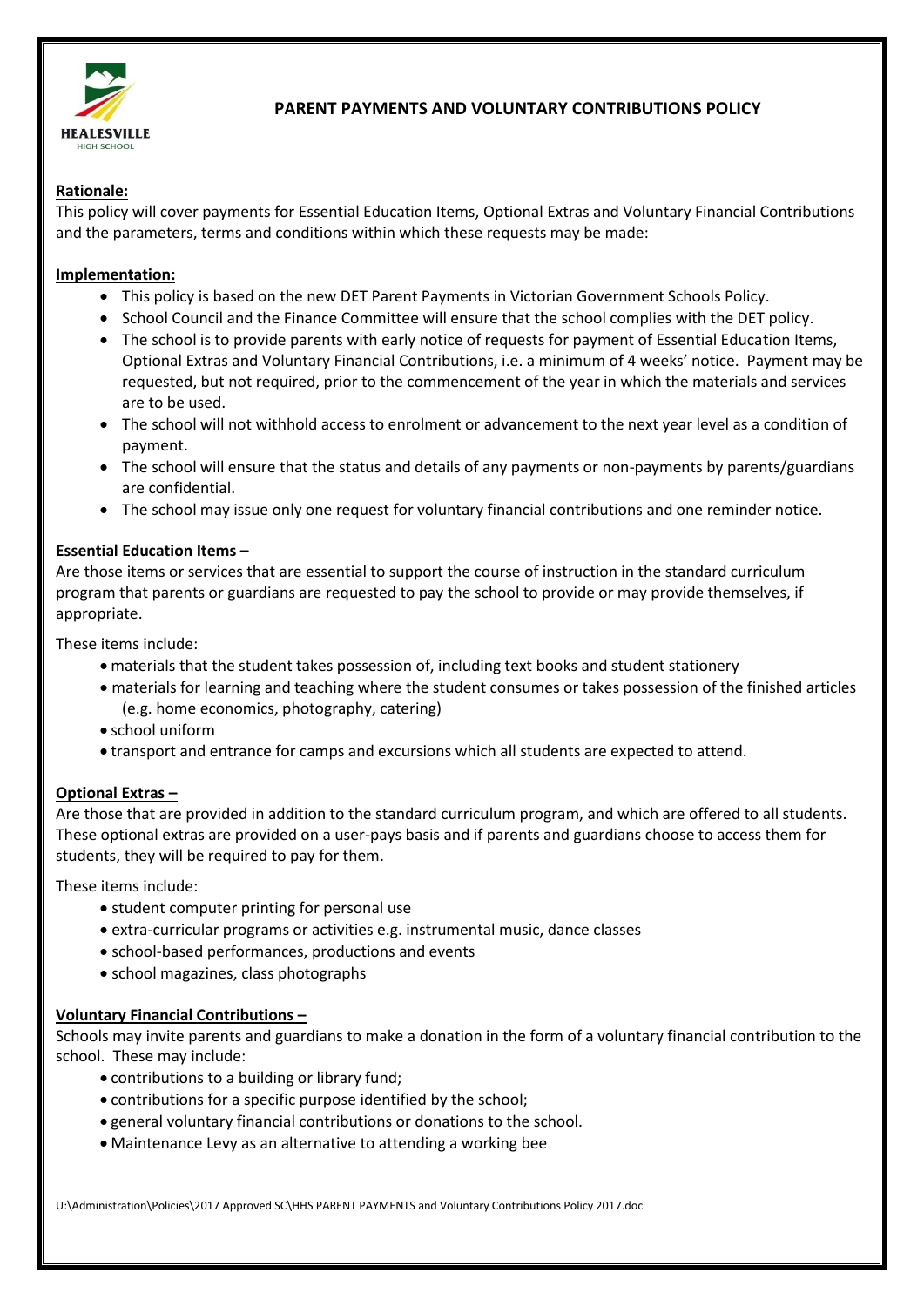

# **PARENT PAYMENTS AND VOLUNTARY CONTRIBUTIONS POLICY**

### **Other support options**

The school appreciates that families may sometimes experience financial difficulties in meeting requests for payments and contributions. A range of support options are available to assist eligible parents, including;

### **State School Relief**

The school appreciates that families may sometimes experience financial difficulties in meeting requests for payments and contributions. A range of support options are available to assist eligible parents, including the access to State Schools Relief Committee support via the Welfare Officer which can assist with uniform.

### **Camps, Sports and Excursions Fund (CSEF)**

Schools are required to use the Camps, Sports and Excursions Fund (CSEF) payment for expenses relating to Camps, Sport and/or Excursions for the benefit of the eligible student.

Some common examples of school-organised programs for which the CSEF payment may be used include:

- School camps/trips
- Swimming and other school-organised sporting programs.
- Outdoor education programs.
- Excursions/incursions

The CSEF payment cannot be used towards voluntary school charges, nor towards books, stationery, school uniforms, before/after school care, music lessons or other optional items.

Parents and guardians who hold a valid means-tested concession card or are a temporary foster parent, may be eligible for CSEF. This allowance is paid to the school to use towards expenses relating to camps, excursions or sporting activities for the benefit of the child.

The total CSEF amount per student will be allocated in consultation with parents/carer.

### **Payment Arrangements and Non-Payment**

Students will not be treated differently, denied access to the standard curriculum program, or refused instruction on the basis of payments not being made for education items, services or voluntary financial contributions;

- parents and guardians will be provided with an alternative option for their children if they choose not to participate in an excursion or camp;
- invoices for unpaid essential education items or optional items accepted by parents are generated and distributed on a regular basis, but not more than once a month;
- only the initial invitation for voluntary financial contributions and one reminder notice is to be sent to all parents and guardians;
- under no circumstances will collectors of any type including debt collectors, be used by the school to obtain any funds from parents and guardians.

### **Exception – Extra Curricular Programs or Activities**

Whereby a student has engaged in extra-curricular programs or activities e.g. instrumental music, dance classes, school-based performances, productions and events etc. and full payment has not been made by the end of the  $1<sup>st</sup>$ term, the student will not be permitted to continue in this class during the next term until full payment has been made.

U:\Administration\Policies\2017 Approved SC\HHS PARENT PAYMENTS and Voluntary Contributions Policy 2017.doc